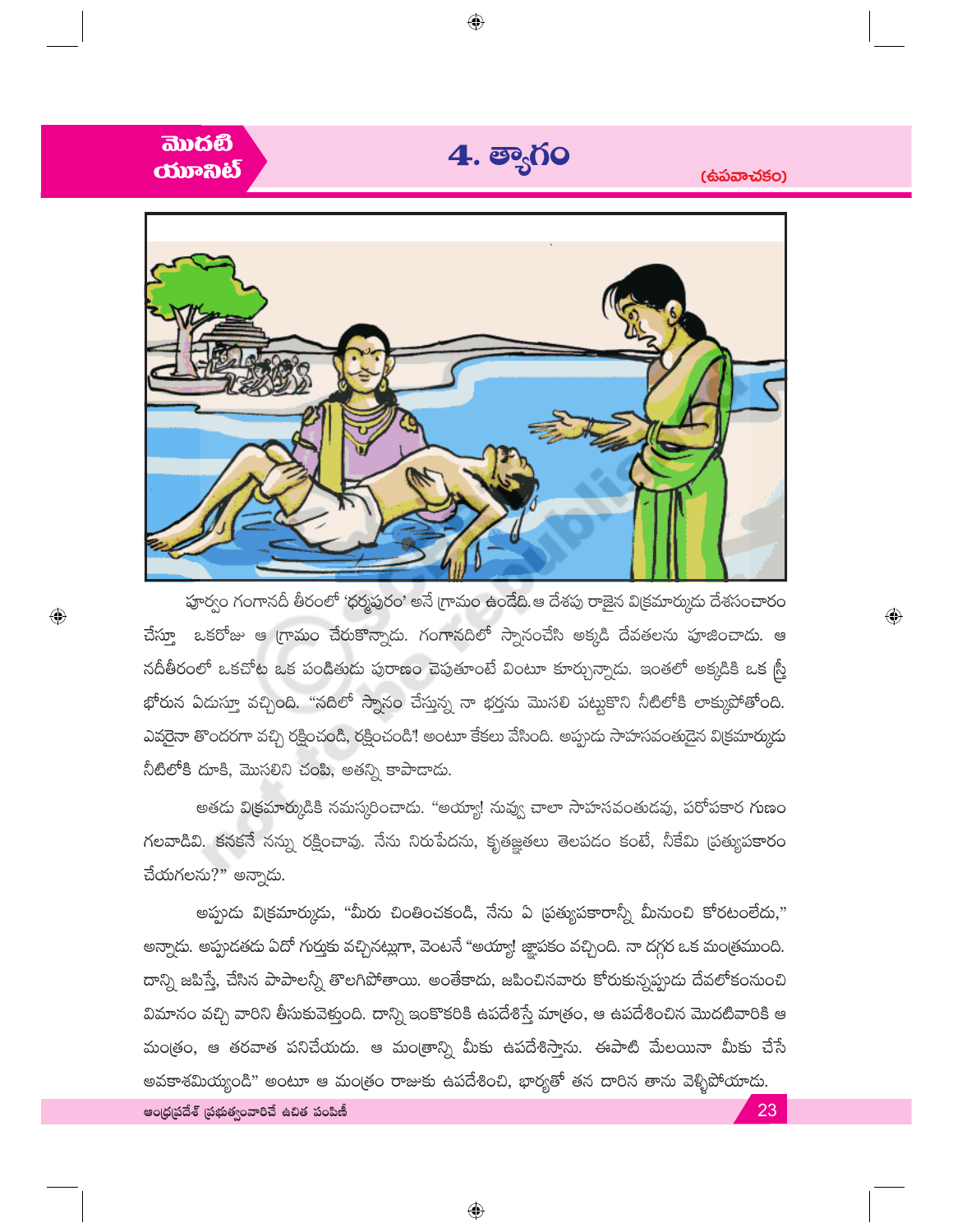ఆ తర్వాత విక్రమార్కుడు దేశసంచారం చేస్తూ, వింధ్యపర్వత [పాంతానికి చేరుకొన్నాడు. అక్కడ పాడుపడిన దేవాలయం ముందున్న చెట్లుమీద ఒక రాక్షసుడు కనిపించాడు.

 $\bigoplus$ 

రాజు ఆ రాక్షసుడితో – "నువ్వు ఎవరివి? ఎందుకిక్కడ ఉన్నావు?" అని అడిగాదు. అప్పుడా రాక్షసుడిలా అన్నాదు. "అయ్యా! నేను ఇంతకుముందు మాళవదేశపురాజు దగ్గర పురోహితుడిగా ఉండేవాణ్ణి. మా రాజుకు పండితులను గౌరవించడమంటే చాలా ఇష్టం. వచ్చిన పండితులను పరీక్షించమని రాజు నన్ను నియమించాడు. నేను చెప్పిన పండితులకే బహుమతులిచ్చేవాడు మా రాజు. నాకు రాజాస్థానంలో లభించిన గౌరవానికి పొంగిపోయేవాణి.

కొంత కాలానికి, ''నేనే గొప్ప పరీక్షకుణ్ణి" అనే గర్వం నాలో పెరిగిపోయింది. ఎంతటి పండితుడినైనా చులకనగా చూసేవాణ్ణి. ఒకరోజున గొప్ప గొప్ప శాస్ర్తాలు చదువుకొన్న ఒక మహాపండితుడు రాజుగారి సభకు వచ్చాడు. "తనను పరీక్షించి, తగిన బహుమానమిప్పించ"మని నన్ను కోరాదు. నేను, గర్వంతో, "ఇతదు సామాన్య పండితుడే" అని గేలిచేశాను. అందుకు ఆ పండితుడు కోపగించి "నన్ను పరీక్షించి నా శక్తి గ్రహించక ఇలా నన్నవమానపరిచావు. కనక (బహ్మరాక్షసుడివై పుట్టు" అని  $\delta$ సించాడు. నేను భయంతో వణుకుతూ, 'శాపవివెూచనం' అనుగ్రహించమని కోరాను.

అప్పుడు, ఆ పండితుడిట్లా అన్నాడు: "వింధ్యపర్వతం దగ్గర పాదుబడ్డ గుడి ఒకటి ఉంటుంది. దాని కెదురుగా ఉండే రావిచెట్టుమీద నువ్వు రాక్షసుడిగా ఉండు. కొన్నాళ్ళకు దేశసంచారంచేస్తూ, వి(కమార్కుడు అనే రాజు అక్కడికి వస్తాదు. అతని వల్ల నీకు ఈ శాపం తొలగిపోతుంది."

 $\bigoplus$ 

 $\bigoplus$ 

Ő,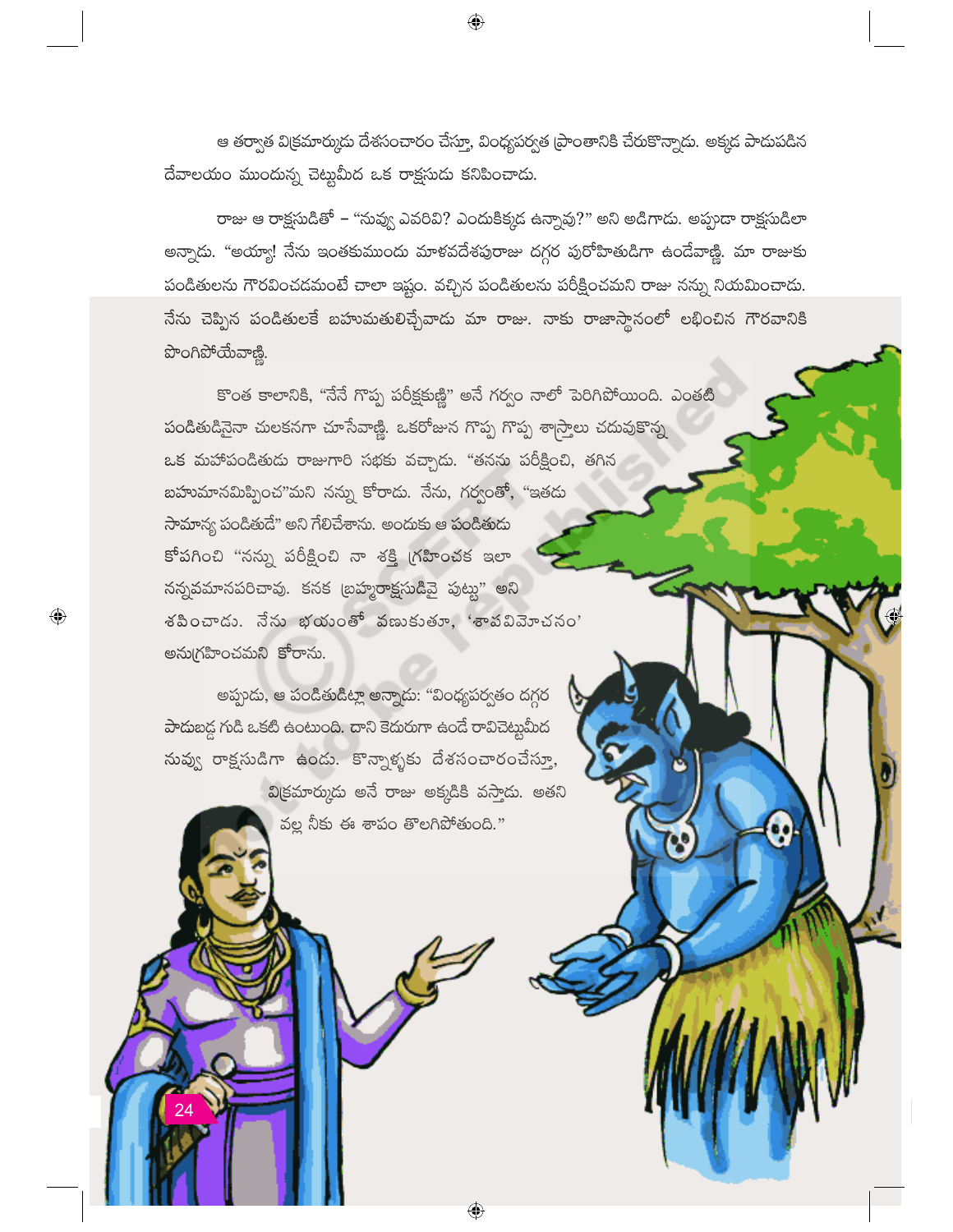"అప్పటి నుండి నీ కోసం ఎదురుచూస్తూ, ఈ చెట్టు మీదనే గడుపుతున్నాను. నేటికి నా అదృష్టం పండింది. నీ దర్శనమైంది. ఒకరోజు నువ్వు గంగానదిలో మొసలిని చంపి, ఒక వ్యక్తిని రక్షించావుకదా! ఆ పుణ్యఫలాన్ని నాకు ధారపోస్తే నాకీ శాపం తప్పుతుంది" అని [పార్థించాడు.

 $\bigoplus$ 

వి(కమార్కుడు ఒక్కక్షణమైనా ఆలోచించలేదు. రాక్షసుడు కోరినట్లే చేశాడు. వెంటనే ఆ రాక్షసుడు మునుపటి రూపం పొంది, రాజును ఆశీర్వదించాదు. మంత్రమహిమవల్ల దేవలోకంనుంచి వచ్చిన విమానమెక్కి ఆకాశమార్గాన వెళ్ళిపోయాడు.

అక్కడినుంచి బయలుదేరిన విక్రమార్కుడు దేశమంతటా తిరుగుతూ పోతున్నాడు. అతనికి ఒకచోట నలుగురు సిద్ధులు కనిపించారు. రాజు వాళ్ళ దగ్గరకు వెళ్ళాదు. వినయంగా నమస్కరించాదు.వాళ్ళ యోగక్షేమాలను విచారించి, "అయ్యా! మీరు ఏయే దేశాలు తిరిగారు? ఏ వింతలు చూశారు?" అని అడిగాదు.

"మేము చాలా దేశాలు తిరిగాం. అనేక క్షేత్రాలను దర్శించుకున్నాం. పుణ్యతీర్థాలలో స్నానాలు చేశాం. కాని, హిమాలయపర్వతాలలో అద్భుతశక్తులు కలిగిన శ్రీదత్తుడు అనే మహర్షిని మాత్రం చూడలేకపోయాము" అని చెప్పారు. వాళ్ళ నిరాశను గమనించాడు రాజు. "ఇన్ని చూసిన మీరు, ఆ మహామునిని ఎందుకు చూదలేకపోయారు?" అని అడిగాదు.

"ఆ (పదేశంలో పాములు ఎక్కువగా తిరుగుతూంటాయి.అక్కడకు పోతే ఆ పాములు మనుష్యుల్ని అదుగుతీసి అదుగు ముందుకు వెయ్యనివ్వవు.ఆ మార్గంలో (పయాణించటం ఎంతో అపాయకరం. అందుకే, అటు వెళ్ళే (పయత్నం మానుకొన్నాం," అని చెప్పారు ఆ సిద్ధులు. వి(కమార్కుడు ఆ నలుగురు సిద్ధులను తీసుకొని హిమాలయాలకు (పయాణమయ్యాదు.

దారిలో పెద్దవీ, పొడవైనవీ, విషమున్నవీ, విషంలేనివీ రంగు రంగుల పాములు ఉన్నాయి. ఆ దారిలో పాములమధ్యనే నదుస్తున్నాదు. తనకు, సిద్ధులకూ చుట్టుకొన్న పాములను హింసించకుండా జాగ్రత్తగా పక్కకు తప్పిస్తూ ముందుకు సాగుతున్నాదు. అద్దువచ్చిన మంచుగడ్దలను తొలగిస్తూ పోతూ చివరికి (శీదత్తుని ఆ(శమం చేరుకున్నాడు. తనతోపాటు సిద్ధులకు కూడా శ్రీదత్తుని దర్శనభాగ్యం కలిగించాదు. సిద్ధులు విక్రమార్కుడి పరాక్రమాన్ని గురించి కష్టసుఖాలను తెలుసుకోదానికి చేస్తున్న దేశసంచారాన్ని గురించి శ్రీదత్తునికి వివరించారు.

సంతోషించిన ఆ మునీం(దుడు కోరుకొన్నప్పుడు ఎక్కడికైనా తీసుకెళ్ళగలిగే 'మాయా తివాచీ'ని వి(కమార్కునికి (పసాదించాడు. తమకు శ్రీదత్తుని దర్శనం కల్పించిన వి(కమార్కుడికి సిద్దులు నలుగురూ ఒక బలపం, కొరదా, మంత్ర దండం, బొంత కానుకలుగా ఇచ్చారు. ఏ (పాణి బొమ్మనైనా ఆ బలపంతో రాసి, కొరదాతో తాకిస్తే దానికి (పాణం వస్తుంది. మం(తాన్ని జపిస్తే శ(తునాశనం జరుగుతుంది. బొంతను విదిలిస్తే కావలసినంత ధనం లభిస్తుందని ఆశీర్వదించారు.

 $\bigoplus$ 

 $\bigoplus$ 

 $\textcolor{black}{\textcolor{black}{\bigoplus}}$